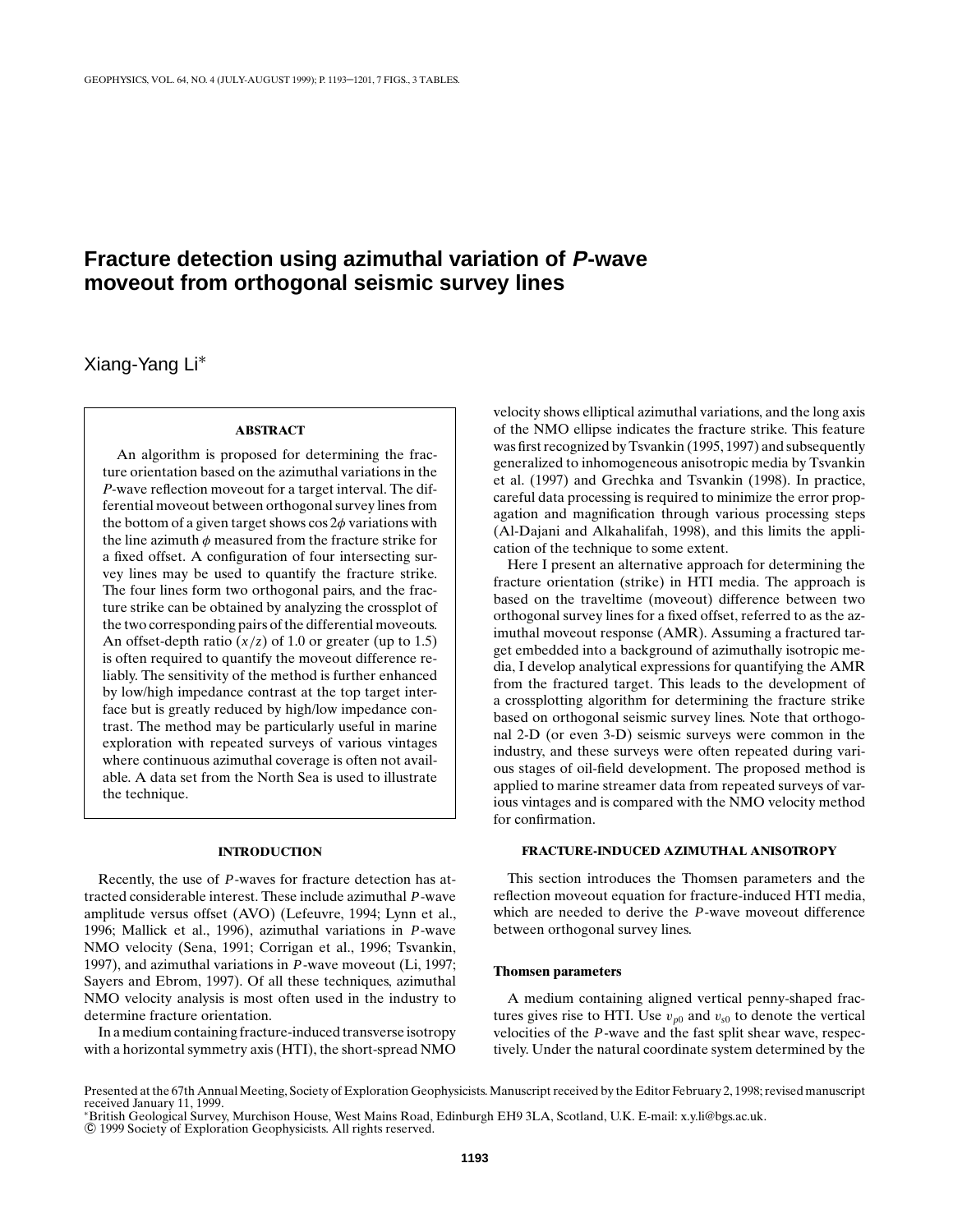fracture normal  $(x_1)$ , strike  $(x_2)$ , and vertical axis  $(x_3)$ , with stiffness tensor  $C_{ij}$  and density  $\rho$ , the Thomsen parameters may be defined as

$$
v_{p0} = \sqrt{\frac{C_{33}}{\rho}}; \qquad v_{s0} = \sqrt{\frac{C_{44}}{\rho}}; \n\epsilon = \frac{C_{33} - C_{11}}{2C_{11}}; \qquad \gamma = \frac{C_{44} - C_{66}}{2C_{66}}; \n\delta = \frac{(C_{13} + C_{66})^2 - (C_{11} - C_{66})^2}{2C_{11}(C_{11} - C_{66})}.
$$
\n(1)

These are generic Thomsen parameters defined with respect to the horizontal symmetry axis of the HTI medium. Comparing this definition for HTI with the original definition for vertical transverse isotropy (VTI) in Thomsen (1986), one notices an interchange of indices between 11 and 33, 44, and 66. This interchange is necessary to keep the quantities of Thomsen parameters of an HTI medium the same as in its equivalent VTI medium. An alternative way is to define effective Thomsen parameters with respect to the vertical axis, as described by Tsvankin (1997).

## *P***-wave moveout equation in a single HTI layer**

For a survey line at the azimuthal angle  $\phi$  to the fracture strike of a single-layered HTI medium, the reflection moveout can be written as, following Sayers and Ebrom (1997),

$$
t^{2}(\phi, x) = t_{0}^{2} + \frac{x^{2}}{v_{\text{mno}}^{2}} - \frac{Ax^{4}}{x^{2} + t_{0}^{2}v_{p0}^{2}},
$$
 (2)

where  $t(x, \phi)$  is the reflection traveltime at offset *x*,  $t_0$  is the two-way zero-offset traveltime,  $v_{\text{nmo}}$  is the NMO velocity, and *A* is a moveout coefficient. Equation (2) is obtained for weak anisotropy (see also Sena, 1991; Li and Crampin; 1993); for general anisotropy, a more accurate equation is given in Al-Dajani and Tsvankin (1998). From Al-Dajani and Tsvankin (1998),  $v_{\text{nmo}}$  and coefficient *A* can be written, to the first order in the anisotropy parameters, as

$$
\frac{1}{v_{\rm nmo}^2} = \frac{1}{v_{p0}^2} [1 - 2(\delta - 2\epsilon) \sin^2 \phi] \tag{3}
$$

$$
A = \frac{2(\epsilon - \delta)}{v_{p0}^2} \sin^4 \phi.
$$
 (4)

The coefficient *A* satisfies  $A = -t_0^2 v_{p0}^2 A_4$ , where  $A_4$  is the quartic moveout coefficient defined by Al-Dajani and Tsvankin (1998). Also,  $\delta - 2\epsilon \approx \delta^{(V)}$  in the weak-anisotropy approximation, where  $\delta^{(V)}$  is the effective Thomsen parameter from Tsvankin (1997).

Substituting equations  $(3)$  and  $(4)$  into equation  $(2)$ , we take the square root and linearize with respect to the anisotropic parameters  $\epsilon$  and  $\delta$ :

$$
t(\phi, x) = \sqrt{t_0^2 + \frac{x^2}{v_{p0}^2}} [1 - (\delta - 2\epsilon) \sin^2 \theta \sin^2 \phi
$$

$$
- (\epsilon - \delta) \sin^4 \theta \sin^4 \phi], \tag{5}
$$

where  $\theta$  is the incidence (ray) angle at the reflector measured from vertical and the square root term in equation (5) is a standard NMO term.

Introducing  $t_{\parallel}$  and  $t_{\perp}$  as the reflection moveouts at offset *x* for the survey lines parallel and perpendicular to the fracture strike, respectively, leads to

$$
t_{\parallel}(x) = t(\phi = 0, x) = \sqrt{t_0^2 + \frac{x^2}{v_{p0}^2}};
$$
 (6)

$$
t_{\perp}(x) = t(\phi = \pi/2, x)
$$
  
=  $t_{\parallel}(x) - t_{\parallel}(x)(\delta - 2\epsilon) \sin^2 \theta - t_{\parallel}(x)(\epsilon - \delta) \sin^4 \theta$ . (7)

Substituting equations (6) and (7) into equation (5) yields

$$
t(\phi, x) = t_{\parallel}(x)\cos^2\phi + t_{\perp}(x)\sin^2\phi
$$
  
+ 
$$
t_{\parallel}(x)(\epsilon - \delta)\sin^4\theta\sin^2\phi\cos^2\phi.
$$
 (8)

## **ANALYSIS OF AZIMUTHAL MOVEOUT RESPONSE**

Here I consider two cases: (1) a single fractured HTI layer and (2) multilayered HTI media with a uniform fracture orientation. The latter can be a fractured layer (the target) embedded either into an azimuthally isotropic background or into a fractured HTI background which has the same fracture strike as the target. In both cases, there is a fixed fracture-strike azimuth. The more general case of multilayered fractured HTI media with arbitrary fracture orientations is discussed in the Appendix.

I assume two orthogonal common midpoint (CMP) lines at azimuths  $\phi$  and  $\phi + \pi/2$  measured from the fixed fracture strike. The AMR of a fracture target is defined as the traveltime difference  $(\Delta t)$  between the two orthogonal lines from the bottom of the target:

$$
\Delta t(\phi, x) = t(\phi + \pi/2, x) - t(\phi, x). \tag{9}
$$

As shown in equation (5), the traveltime equation explicitly contains the square root moveout term. It is thus more convenient to apply a common hyperbolic moveout correction to both azimuthal lines before calculating  $\Delta t$ . This implies rearranging equation (9) as

$$
\Delta t(\phi, x) = \left[ t(\phi + \pi/2, x) - \sqrt{t_0^2 + \frac{x^2}{v_{mo}^2}} \right] - \left[ t(\phi, x) - \sqrt{t_0^2 + \frac{x^2}{v_{mo}^2}} \right],
$$
(10)

where  $v_{mo}$  is the picked moveout velocity.

#### **Analytical approximations for ∆***t*

**Single HTI layer.—**From equation (8),  $\Delta t$  can be written as

$$
\Delta t(\phi, x) = (t_{\perp} - t_{\parallel}) \cos 2\phi = B_0(x, \epsilon, \delta) \cos 2\phi, \quad (11)
$$

where, to the first order in the anisotropy parameters,

$$
B_0(x,\epsilon,\delta) = \frac{x}{v_{p0}} \sin \theta [2\epsilon - \delta - (\epsilon - \delta) \sin^2 \theta].
$$
 (12)

Since  $B_0(x, \epsilon, \delta)$  is independent of azimuth, equation (11) shows that in the weak-anisotropy approximation, the AMR is a function of  $\cos 2\phi$  for a fixed offset.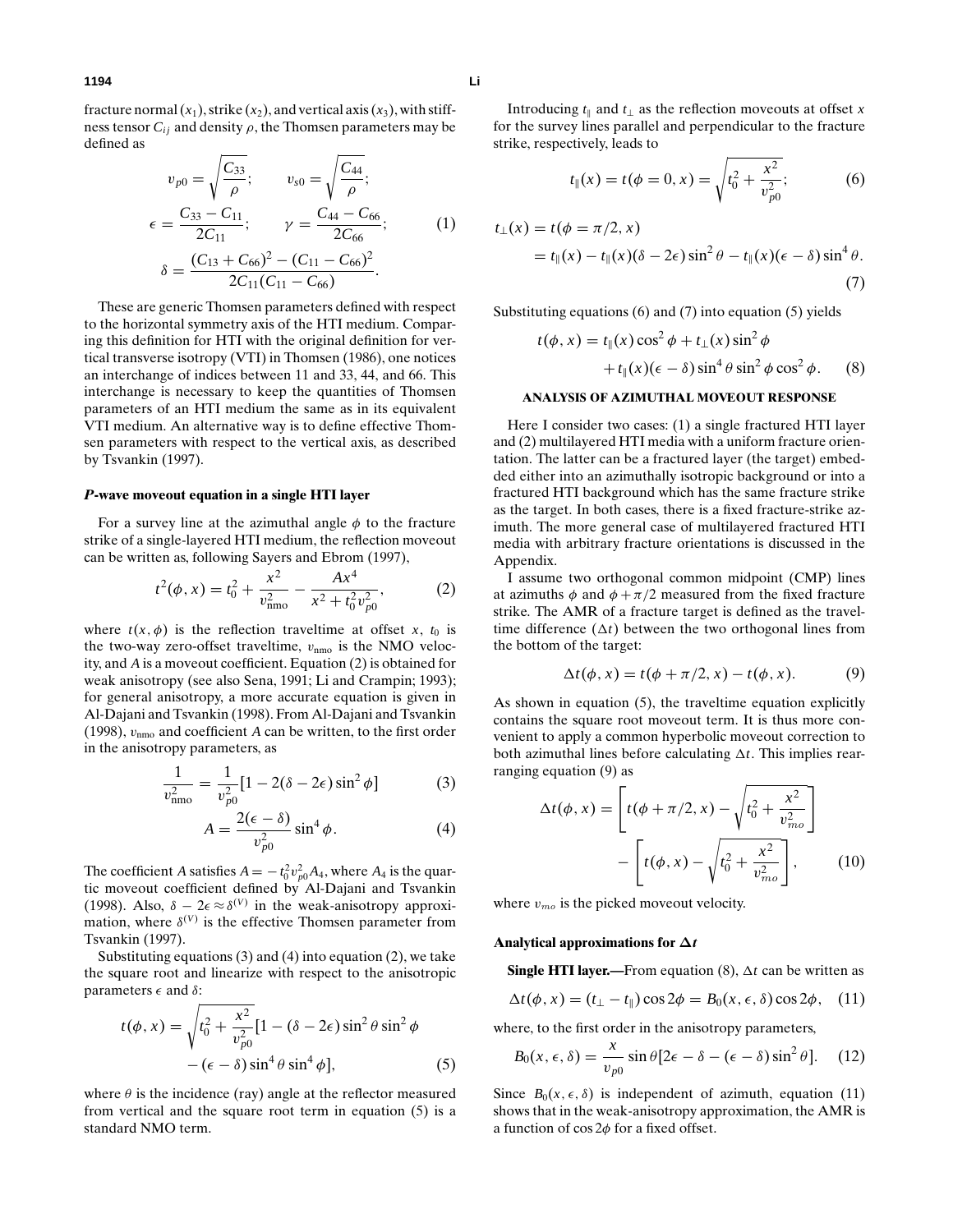**Multilayered media with a single fracture orientation.—**Assume the target fractured layer is the *n*th layer in a stratified medium. As shown in equation (A-15) in the Appendix,  $\Delta t$ can still be written as

$$
\Delta t(\phi, x) = (t_{\perp} - t_{\parallel}) \cos 2\phi = B(x, \epsilon, \delta) \cos 2\phi. \quad (13)
$$

If the target layer is embedded into an azimuthally isotropic background,  $B(x, \epsilon, \delta)$  is evaluated locally at the fractured target:

$$
B(x,\epsilon,\delta) = B_n = \frac{2x_{\parallel n}}{v_{p0n}} \sin \theta_{\parallel n} \left[ 2\epsilon - \delta - (\epsilon - \delta) \sin^2 \theta_{\parallel n} \right],
$$
\n(14)

where

$$
\sin \theta_{\parallel n} = \frac{x_{\parallel n}}{\sqrt{t_{0n}^2 v_{p0n}^2 + x_{\parallel n}^2}}.
$$
\n(15)

The value  $x_{\parallel n}$  is the horizontal component of the ray segment within the fracture target, and  $\theta_{\parallel n}$  is the incidence ray angle in the target; both are evaluated for the azimuth parallel to the fracture strike. The value  $t_{0n}$  is the zero-offset one-way interval time, and  $v_{p0n}$  is the interval vertical velocity in the fractured layer.

If there is more than one HTI layer,  $B(x, \epsilon, \delta)$  is the sum of the components in all HTI layers, as shown in the Appendix. Again, since *B* is independent of azimuth in the weakanisotropy approximation, equation (13) shows that the AMR in multilayered media with uniform fracture orientation is also a function of  $\cos 2\phi$  for fixed offset. This feature allows us to determine the fracture strike without the need to know the raysegment components. However, to invert for the anisotropy parameters using this method, ray tracing is needed to determine the ray-segment components.

## **Sensitivity of ∆***t*

As an example, I consider a two-layer model with a fractured HTI target overlain by an isotropic overburden. I select three types of models with the parameters listed in Table 1. The first model is claystone (overburden) over fractured chalk (target) with low/high impedance contrast; the second is limestone over fractured chalk with a weak impedance contrast; and the third is shale over fractured gas sand with high/low impedance contrast. In all three models, the fractured layer occurs at 1500 m depth and has a thickness of 300 m and 10% fracture anisotropy (crack density  $= 0.1$ ).

**Azimuthal variations.—**To evaluate the azimuthal variation, I fix the offset at  $x = 3000$  m; then I calculate and display  $\Delta t$ for all azimuths for the three models using full-wave modeling,

as shown in Figure 1a. The results confirm the prediction of equation (13), which agrees with the experimental results of Garotta (1989).

**Impedance contrast at the top of the target.—**Strong low/ high or high/low impedance will cause ray bending and has significant effect on the moveout response. I select the orthogonal azimuths parallel and perpendicular to the fracture strike to maximize the effects and calculate  $\Delta t$  for a number of offsets for the models in Table 1. A strong low/high impedance contrast enhances the sensitivity of the azimuthal response (dotted line, Figure 1b), while a strong high/low contrast reduces the sensitivity of the response (dashed line, Figure 1b). The case of weak contrast is between the previous two (solid line, Figure 1b).

**Offset-depth ratio.—**The sensitivity of AMR increases with offset in general, with either enhanced or reduced sensitivity because of variations in impedance contrast. As shown in



FIG. 1. Variations of AMR for the three models from Table 1. (a) Variations with azimuth at constant offset  $x = 3000$  m; (b) variations with offset-depth ratio  $(x/z)$  of the moveout difference calculated between the two azimuths parallel  $(0<sup>°</sup>)$  and perpendicular (90◦) to the fracture strike.

**Table 1. Parameters of the three models used in the study.**

| Models                              |         | Density<br>$(g/cm^3)$ | $v_{p0}$<br>(m/s) | $v_{s0}$<br>(m/s) |      |      |      | Thickness (m) |
|-------------------------------------|---------|-----------------------|-------------------|-------------------|------|------|------|---------------|
| Model 1: low/high (claystone/chalk) | Layer 1 | 1.97                  | 2400              | 1100              |      |      |      | 1500          |
|                                     | Laver 2 | 2.5                   | 3500              | 1750              | 0.26 | 0.18 | 0.12 | 300           |
| Model 2: weak (limestone/chalk)     | Layer 1 | 2.5                   | 3640              | 1750              | 0    |      |      | 1500          |
|                                     | Layer 2 | 2.5                   | 4000              | 2000              | 0.26 | 0.18 | 0.12 | 300           |
| Model 3: high/low (shale/gas sand)  | Layer 1 | 2.3                   | 3048              | 1574              |      |      |      | 1500          |
|                                     | Laver 2 | 2.19                  | 2183              | 1502              | 0.27 | 0.26 | 0.15 | 300           |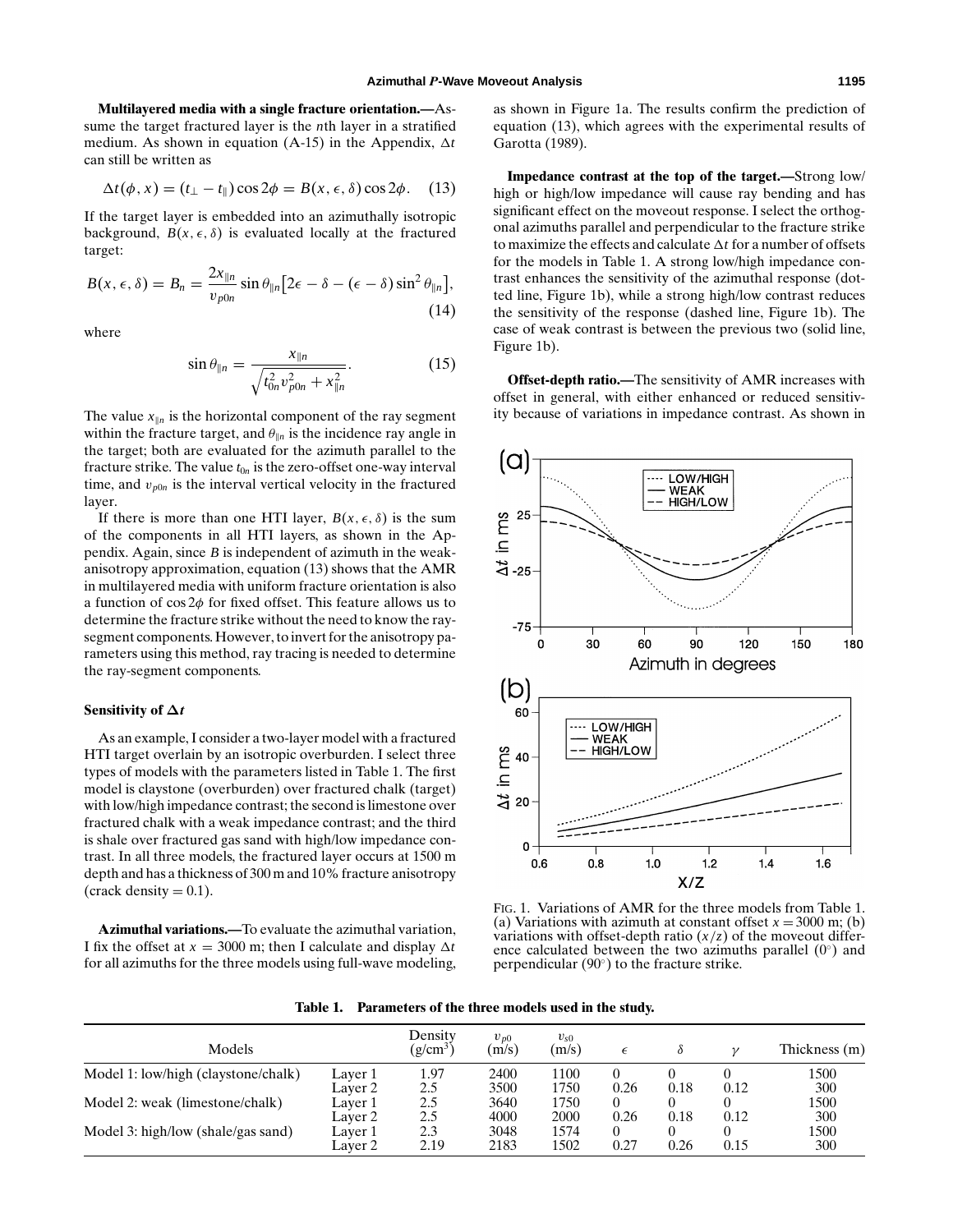Figure 1b, to develop a 20-ms difference in the interval variation for model 1 with low/high impedance, we need an offsetdepth ratio  $(x/z)$  of 1.0. For model 2 with weak impedance and model 3 with high/low impedance, the required values of *x*/*z* are 1.2 and >1.6, respectively.

#### **Acquisition design and processing algorithms**

**Special four-line configuration with 45***◦* **separation.—**Consider four intersecting survey lines with 45◦ separation (Figure 2a). The four lines can be arranged into two orthogonal sets. Denote the AMR for the first set as  $\Delta t_1(\phi, x)$  and the second set as  $\Delta t_2(\pi/4 - \phi, x)$ . Note that in Figure 2a positive  $\phi$  represents a counterclockwise rotation from line 1 to the fracture strike. This is consistent with the 2-D rotation convention under a right-handed coordinate system with the third axis pointing to the reader. Using equation (13) gives

$$
\Delta t_1(\phi, x) = \Delta t(\phi, x) = B \cos 2\phi
$$

and

$$
\Delta t_2(\pi/4-\phi,x)=B\sin 2\phi,
$$

which leads to

$$
\tan 2\phi = \frac{\sin 2\phi}{\cos 2\phi} = \frac{\Delta t_2 (\pi/4 - \phi, x)}{\Delta t_1 (\phi, x)}.
$$
 (16)

This implies that the crossplot of  $\Delta t_1(\phi, x)$  versus  $\Delta t_2(\pi/4 \phi$ , *x*) for the four-line configuration in Figure 2a will show a linear trend determined by the angle of  $2\phi$  to the  $\Delta t_1(\phi, x)$ axis. This axis represents the direction of line 1 in Figure 2a. Thus, a special four-line configuration allows a simple way to determine the fracture strike using crossplot analysis.

**Special four-line configuration with arbitrary separation.—** The two orthogonal sets in the previous configuration are separated by 45◦. Here I consider a case where the four lines also form orthogonal sets but are separated by an arbitrary angle  $\varphi_0$  (Figure 2b). It follows that

$$
\Delta t_1 = \Delta t(\phi, x) = B \cos 2\phi
$$

and

$$
\Delta t_2 = \Delta t (\varphi_0 - \phi, x) = B \cos 2(\varphi_0 - \phi),
$$

which leads to

$$
\Delta t_2' = B \sin 2\phi = (\Delta t_2 - \cos 2\varphi_0 \Delta t_1)/\sin 2\varphi_0 \qquad (17)
$$



FIG. 2. Four-line configuration: (a) 45◦ separation; (b) separation by angle  $\varphi_0$ . Lines 1 and 3 form a right-handed coordinate system, with the third axis pointing to the reader. The value  $\phi$ is the angle between line 1 and the fracture strike; positive  $\phi$  indicates a counterclockwise rotation, while negative  $\phi$  indicates a clockwise rotation.

and

$$
\tan 2\phi = \sin 2\phi / \cos 2\phi = \Delta t_2' / \Delta t_1. \tag{18}
$$

Thus, for the four-line configuration in Figure 2b, after correcting  $\Delta t_2$  using equation (17), the crossplot of  $\Delta t_1$  versus  $\Delta t_2'$ still shows a linear trend, indicating the direction of  $2\phi$  to the axis of  $\Delta t_1$ . Again, this axis represents the direction of line 1 in Figure 2b.

Since only the moveout difference between two orthogonal seismic lines shows the cos  $2\phi$  variation, a minimum of two pairs of orthogonal lines is required to estimate the fracture strike. This is a shortcoming of the proposed technique compared with azimuthal NMO velocity analysis.

**Angle definition and mapping.—**Use  $\phi_0$  to denote the direction of the linear trend to the  $\Delta t_1$  axis. Using equation (18) gives

$$
\phi_0 = 2\phi = \begin{cases} \tan^{-1} \frac{\Delta t'_2}{\Delta t_1} & \text{if } \Delta t_1 > 0; \\ \tan^{-1} \frac{\Delta t'_2}{\Delta t_1} + \pi & \text{if } \Delta t_1 < 0 \text{ and } \Delta t'_2 > 0, \\ \tan^{-1} \frac{\Delta t'_2}{\Delta t_1} - \pi & \text{if } \Delta t_1 < 0 \text{ and } \Delta t'_2 < 0 \end{cases}
$$
(19)

where the main ranges of  $\phi_0$  are  $(-\pi, \pi)$  and the axes of  $\Delta t_1$ and  $\Delta t_2$  form a right-handed coordinate system with the third axis pointing to the reader. The value  $\phi_0$  is positive if the linear trend is in quadrants I and II ( $\Delta t'_2 > 0$ ) and negative if it is in quadrants III and IV ( $\Delta t'_2 < 0$ ). Once  $\phi_0$  is determined, the fracture strike  $\phi$  is determined as  $\phi = \phi_0/2$ .

With the above angle definition, the determined fracture strike from the crossplot can be mapped into the survey lines in Figure 2 by analogy with the axis of  $\Delta t_1$  in the crossplot to the direction of line 1 in the acquisition system—positive angle indicating a counterclockwise rotation and negative angle indicating a clockwise rotation (Figure 2).

**Least-squares crossplot analysis.—**Several different schemes of least-square analysis can be applied to the crossplot. Care should be taken to resolve the nonuniqueness of the inverse tangent function. Here I give two examples. The first one is linear regression, which yields

$$
\phi_0 = \tan^{-1} \left\{ \frac{\sum_{x} \Delta t_1 \Delta t_2'}{\sum_{x} \Delta t_1^2} \right\} \pm \pi.
$$
 (20)

The summation is over all offsets, and the nonuniqueness can be resolved in the same manner as in equation (19). The second scheme is to minimize one of the coordinates by rotating the axes of  $\Delta t_1$  and  $\Delta t_2$ , which yields

$$
\phi_0 = \frac{1}{2} \tan^{-1} \left\{ \frac{2 \sum_{x} \Delta t_1 \Delta t_2'}{\sum_{x} (\Delta t_1^2 - \Delta t_2^2)} \right\} \pm \frac{n\pi}{2}, \quad n = 1, 2.
$$
\n(21)

For this scheme, the nonuniqueness can only be resolved by interactively checking the crossplot to see which quadrant the linear trend is located in.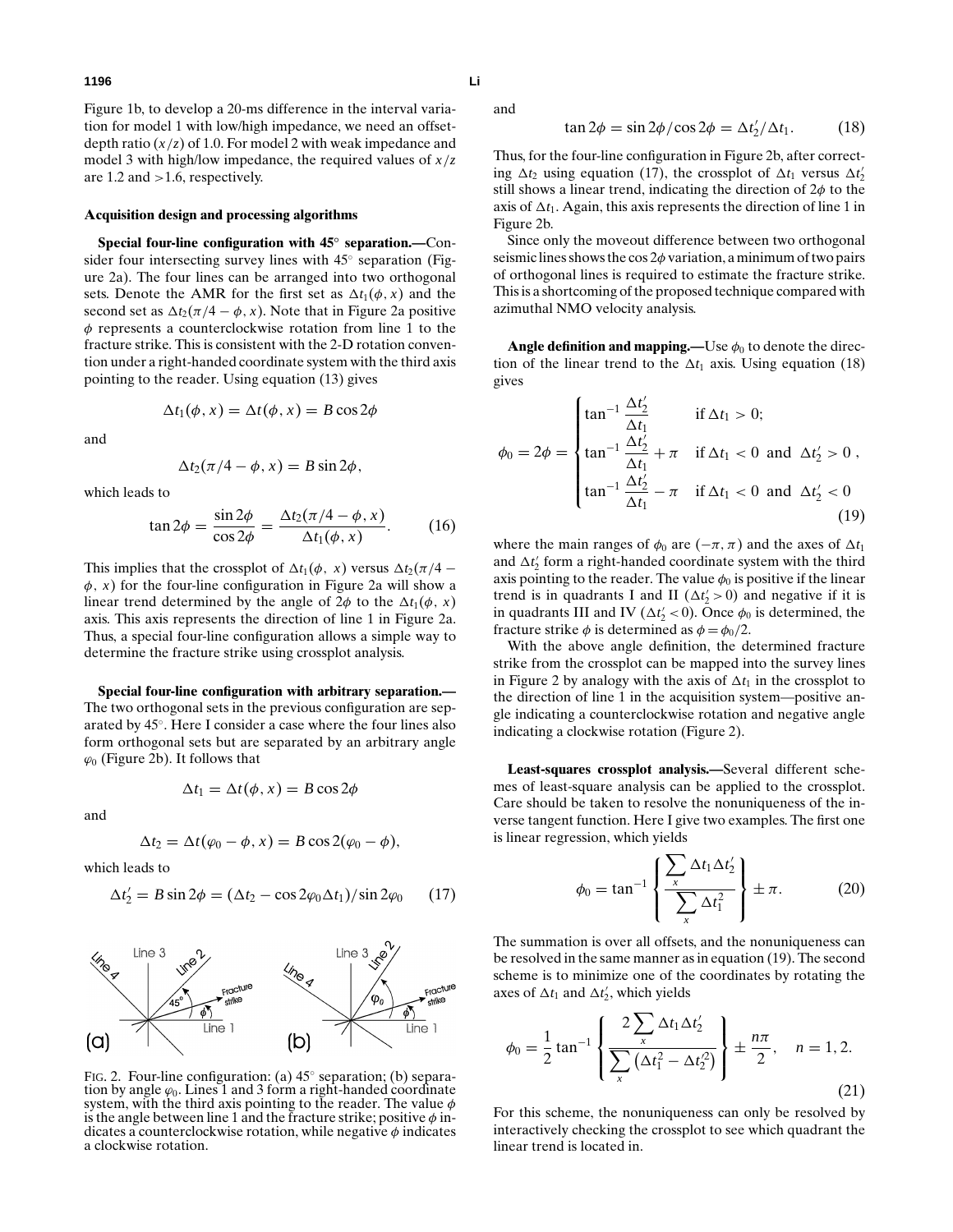## **APPLICATION AND RESULTS**

The above algorithm is first applied to full-wave synthetic data for examining the accuracy of the method. This is followed by a field data example from the North Sea.

#### **Synthetic tests**

A 3000-m spread with 100-m receiver interval is used to construct full-wave synthetics, and five CDP gathers are calculated over five azimuthal lines for model 3 in Table 1 using the ANISEIS package based on the reflectivity method (Taylor, 1996). The model consists of a fractured gas sand overlain by an azimuthally isotropic shale overburden. Figure 3 shows the CDP gathers after moveout correction using the velocity for the line parallel to the fracture strike  $(0<sup>°</sup>)$ , which is also used as a reference.

As shown in Figure 3, lines 1, 2, 3, and 4 (azimuth  $= 15°$ ,  $60^\circ$ ,  $105^\circ$ , and  $150^\circ$ ) form two orthogonal sets. The first set is represented by  $\phi = 15^\circ$ , the second by  $\phi = 60^\circ$ . The residual moveouts of the bottom event at 1.25 s are picked interactively at the trough for all four lines, and the picked results are shown in Table 2. Note that the bottom event at line 1 is almost flat, while the bottom events at other lines are undercorrected. This indicates line 1 is close to the fracture strike because the NMO velocity parallel to the fracture strike is faster than the velocity perpendicular to the strike, and undercorrection occurs only when a faster NMO velocity is used.

Next, I examine the accuracy of equation (13), for it forms the basis of the analysis method. From the picked results in Table 2, the AMRs are calculated for lines 1 and 3:  $\Delta t_1(15°, x) =$  line 3 – line 1. For lines 2 and 4,  $\Delta t_2(60°, x) =$  line 4 – line 2. The results are displayed in Figure 4a; the triangles stand for  $\Delta t_1(15°, x)$ , the circles stand for  $\Delta t_2(60°, x)$ . The values  $\Delta t_1(15°, x)$  and  $\Delta t_2(60°, x)$  can also be calculated using the analytical equations (13) and (14), and they are displayed as solid lines in Figure 4a for comparison. The picked results from the CDP gathers in Figure 3 match the analytical results calculated from equation (13) very well for each corresponding offset and azimuth with an error  $<$ 1%.

Then I examine the crossplot. Figure 4b shows the crossplot of  $\Delta t_1(15\degree, x)$  versus  $\Delta t_2(60\degree, x)$ , and it reveals a linear trend in the direction of  $-30°$  from the axis of  $\Delta t_1(15°, x)$ . According to the angle convention, the axis of  $\Delta t_1(15°, x)$  represents the



FIG. 3. CDP gathers for five different azimuths calculated for the shale/fractured gas sand model (model 3 in Table 1) with a high/low impedance contrast.

direction of line 1. Thus, the crossplot confirms that the fracture strike is at −15◦ to line 1 (a clockwise rotation, Figure 4c).

To sum up, the full-wave modeling results confirm that equation (13) provides an accurate estimate of the AMR for a fractured layer. The analysis of the picked moveouts in Table 2

**Table 2. Picked moveouts for the event at 1.25 s in Figure 3.**

|              | $t_{bottom}$ (ms) |        |        |        |  |  |
|--------------|-------------------|--------|--------|--------|--|--|
| Offset $(m)$ | Line 1            | Line 3 | Line 2 | Line 4 |  |  |
| 0            | 1252              | 1252   | 1252   | 1252   |  |  |
| 100          | 1252              | 1252   | 1252   | 1252   |  |  |
| 200          | 1252              | 1252   | 1252   | 1252   |  |  |
| 300          | 1252              | 1252   | 1252   | 1252   |  |  |
| 400          | 1252              | 1252   | 1252   | 1252   |  |  |
| 500          | 1252              | 1252   | 1252   | 1252   |  |  |
| 600          | 1252              | 1253   | 1252   | 1252   |  |  |
| 700          | 1252              | 1253   | 1253   | 1252   |  |  |
| 800          | 1252              | 1253   | 1253   | 1252   |  |  |
| 900          | 1252              | 1254   | 1253   | 1252   |  |  |
| 1000         | 1252              | 1254   | 1253   | 1252   |  |  |
| 1100         | 1252              | 1254   | 1254   | 1252   |  |  |
| 1200         | 1252              | 1255   | 1254   | 1252   |  |  |
| 1300         | 1252              | 1255   | 1255   | 1253   |  |  |
| 1400         | 1252              | 1256   | 1255   | 1253   |  |  |
| 1500         | 1252              | 1256   | 1255   | 1253   |  |  |
| 1600         | 1252              | 1257   | 1256   | 1253   |  |  |
| 1700         | 1252              | 1257   | 1256   | 1253   |  |  |
| 1800         | 1252              | 1258   | 1256   | 1253   |  |  |
| 1900         | 1252              | 1258   | 1257   | 1253   |  |  |
| 2000         | 1252              | 1259   | 1257   | 1253   |  |  |
| 2100         | 1252              | 1259   | 1258   | 1253   |  |  |
| 2200         | 1251              | 1260   | 1258   | 1253   |  |  |
| 2300         | 1251              | 1261   | 1259   | 1253   |  |  |
| 2400         | 1251              | 1261   | 1259   | 1253   |  |  |
| 2500         | 1251              | 1262   | 1259   | 1253   |  |  |
| 2600         | 1251              | 1262   | 1260   | 1253   |  |  |
| 2700         | 1251              | 1263   | 1260   | 1253   |  |  |
| 2800         | 1250              | 1263   | 1260   | 1253   |  |  |
| 2900         | 1250              | 1263   | 1261   | 1253   |  |  |



FIG. 4. (a) Comparison of the moveouts picked from Figure 3 with those calculated using equation  $(13)$  for model 3 in Table 1. (b) The crossplot of  $\Delta t_1(15°, x)$  versus  $\Delta t_2(60°, x)$ . (c) The relationship between the fracture strike and the survey lines.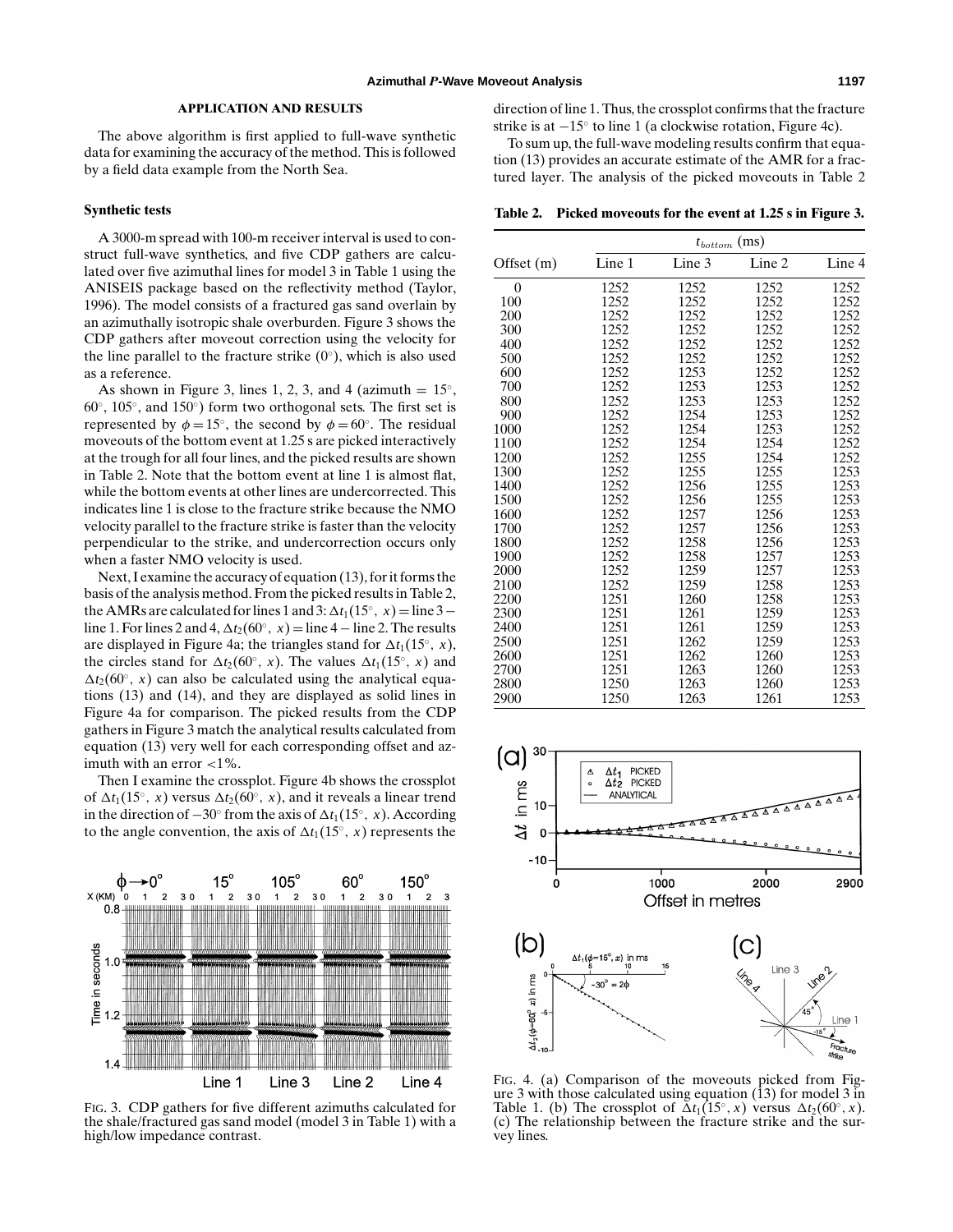confirms the linear trend implied by equation (16), and the estimated fracture strike of −15◦ agrees with the actual value.

## **Field data example**

The method is applied to a data set from the Fife field in the North Sea. The primary reservoir in the Fife field is the Upper Jurassic sandstone at a subsea depth of 2508 m. However, additional hydrocarbons have been encountered in the Upper Cretaceous chalk group above the sandstone at a depth of 2000 m, and the chalk was known to be fractured. Above the chalk is a massive isotropic thick claystone with very little lat-



FIG. 5. Field data example. Map of the four seismic lines from the North Sea. Lines 1 and 3 intersect each other at CDPs 420 (line 1) and 440 (line 3), while lines 2 and 4 intersect at 730 (line 2) and 830 (line 4).

eral velocity variation (MacKertich, 1996). The chalk is about 200 m thick and allows sufficient separation of top and bottom chalk reflections, and the claystone/chalk interface with low/high impedance contrast enhances the sensitivity of the AMR. This geological setting is almost ideal for testing fracture detection using *P*-waves.

The data set consists of four intersecting lines from different vintages. Figure 5 shows the location and directions of the four seismic lines. Lines 1 and 3 were acquired in 1992 with an air gun source; lines 2 and 4 were acquired in 1982 with a water gun source. All four lines were shot at every station with a standard 3-km streamer and recorded with 120 channels. The station interval is 25 m. The initial offset for lines 1 and 3 is 121 m, and the initial offset for lines 2 and 4 is 185 m. Wavelet shaping was applied to the data to remove the inconsistency in the source signature.

The four lines form two orthogonal pairs separated by about 15◦. Lines 1 and 3 (the first orthogonal set) intersect each other at CDPs 420 (line 1) and 440 (line 3); lines 2 and 4 (the second orthogonal set) intersect each other at CDPs 730 (line 2) and 830 (line 4). The two intersecting points of the two orthogonal sets are separated by about 20 CDPs (250 m) along lines 3 and 4.

Figure 6 shows the four CDP gathers after moveout correction using the same moveout velocity from the intersecting points of the four lines. A velocity function derived from line 2 was used for NMO corrections for all four lines. The top chalk corresponds to a peak and the bottom corresponds to a trough, and the two events are separated by about 100 ms two-way time. The top chalk event is almost flat after moveout correction (Figure 6), as expected. However, only in line 2 is the bottom chalk event flat, and in all other lines it is overcorrected. This indicates line 2 is close to the fracture normal because overcorrection only occurs when a slower velocity close to the fracture normal is used for NMO correction.

Interactive picking is adopted to track both the top and bottom chalk events. To minimize inconsistency resulting from picking, all traces are picked through troughs. The picked



FIG. 6. The CDP gathers at the intersecting points of the four lines in Figure 5.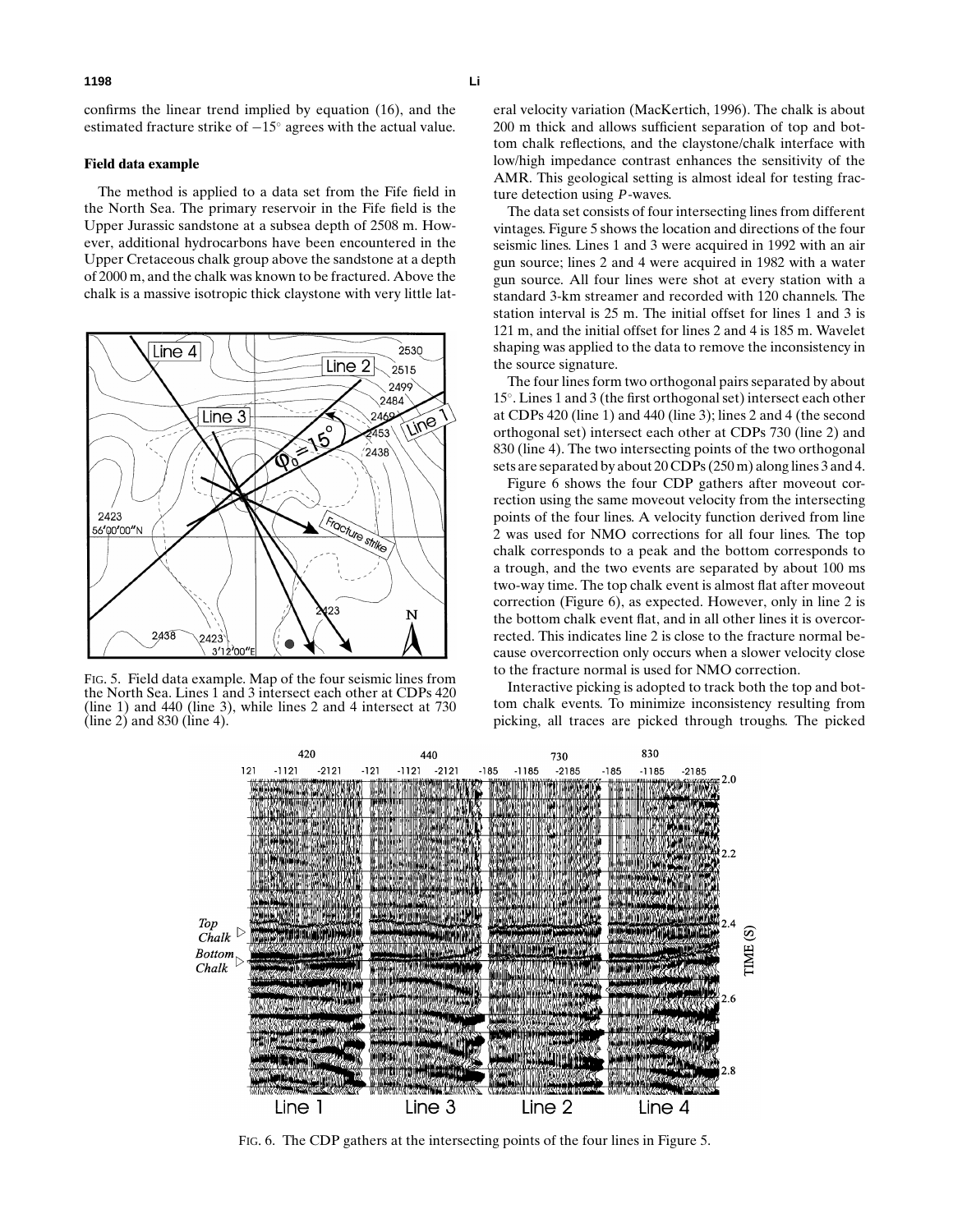results beyond offset 2200 m are unreliable and are not included in the analysis because the amplitude of the bottom chalk event decreases with offset (see CDP 440, line 3).

After the picking, the processing steps can be summarized as follows:

- 1) Remove any residual statics resulting from the overburden by taking the interval moveout for all four azimuths from the picks in Figure 6 and further subtract the zerooffset interval time from the interval moveout to compensate for any inconsistency in location which may cause the near-offset moveout to vary;
- 2) Calculate the AMRs for the two orthogonal sets:  $\Delta t_1(x) = \text{line } 3 - \text{line } 1 \text{ and } \Delta t_2(x) = \text{line } 4 - \text{line } 2;$
- 3) Interpolate  $\Delta t_2(x)$  through offsets so the offsets of the two sets match each other;
- 4) Calculate  $\Delta t_2'(x)$  from  $\Delta t_2(x)$  by applying equation (17); and



FIG. 7. (a) Crossplot of  $\Delta t_1(x)$  versus  $\Delta t_2'(x)$  obtained from Figure 6. (b) The interval NMO ellipse built from Table 3. The long axis is 3782 m/s, and the short axis is 3516 m/s with about 10% change.

5) Crossplot  $\Delta t_2'$  versus  $\Delta t_1$  and apply equation (20) to determine the direction of the linear trend.

Figure 7a shows the final crossplot from step 5, which reveals a trend close to the  $\Delta t_2$  axis. The angle calculated using equation (20) is  $-86°$  to the  $\Delta t_1$  axis. Using the angle definition in Figure 2, this indicates the fracture strike is at  $-43°$  to line 1, which agrees with the strike of the local structure (Figure 5). In general, line 2 is close to the fracture normal and line 4 is close to the fracture strike. This result also agrees the analysis of the NMO-corrected gathers discussed previously (Figure 6) and with the AVO studies in MacBeth and Li (1999). The standard deviation of the linear trend in the crossplot may be used to access the quality of the final estimates. As shown in Figure 7a, the crossplot shows a good linear trend and there is no substantial deviation.

For comparison, Figure 7b shows the interval NMO ellipse built from the stacking velocities in Table 3. Different NMO velocities were used for different lines to flatten the bottom chalk event. The long axis is at  $-55^\circ$  from line 1 and is close to the −43◦ angle from the crossplot. The long and short axes show a change of about 10%.

To sum up, despite some inconsistency in acquisition, the real data example confirms that crossplot analysis of moveout difference from orthogonal lines is a viable technique for detecting the fracture strike from marine streamer data of various vintages. Care must be taken to eliminate unreliable picks of moveouts at far offsets. Prior knowledge of the overburden and target is also essential. Careful velocity analysis and moveout correction are required to ensure that the event corresponding to the top of the target interval is properly aligned. The same velocity function should be applied to all four lines to preserve the azimuthal moveout variations.

## **DISCUSSION AND CONCLUSIONS**

There are noticeable pitfalls in current *P*-wave techniques for fracture detection using amplitude behavior, particularly when applied to marine seismic data. Amplitude variation is very subtle and difficult to analyze in marine streamer data, where there is in general a lack of azimuthal coverage. To compensate for this, one must rely on repeated surveys of various vintages. For this kind of data, there are wide variations in acquisition conditions. A lot of effort must be placed on wavelet shaping and matching to make amplitude analysis possible.

The use of azimuthal moveout difference between two orthogonal lines shows potential in overcoming some of these problems. The method has good flexibility in handling irregular acquisition conditions because of the differential procedures used, as demonstrated in the real data example. This includes inconsistency in source signatures, offset and azimuthal sampling, and spatial variation of intersecting points. The final crossplot analysis reduces error propagation, makes the

**Table 3. Picked NMO velocities for the field data in Figure 6. The two-way time** *t***<sup>0</sup> is in ms, and NMO velocity** *v***nmo is in m/s.**

|                           | Line 1    |               | Line 2  |               | Line 3  |               | Line 4    |               |
|---------------------------|-----------|---------------|---------|---------------|---------|---------------|-----------|---------------|
| Event                     | $\iota_0$ | $v_{\rm nmo}$ | $\iota$ | $v_{\rm nmo}$ | $l_{0}$ | $v_{\rm nmo}$ | $\iota_0$ | $v_{\rm nmo}$ |
| Top                       | 2389      | 2130          | 2407    | 2130          | 2388    | 2130          | 2395      | 2130          |
| <b>Bottom</b>             | 2503      | 2210          | 2484    | 2190          | 2497    | 2220          | 2502      | 2230          |
| Interval $v_{\text{nmo}}$ | 114       | 3487          | ~~      | 3591          | 109     | 3675          | 107       | 3838          |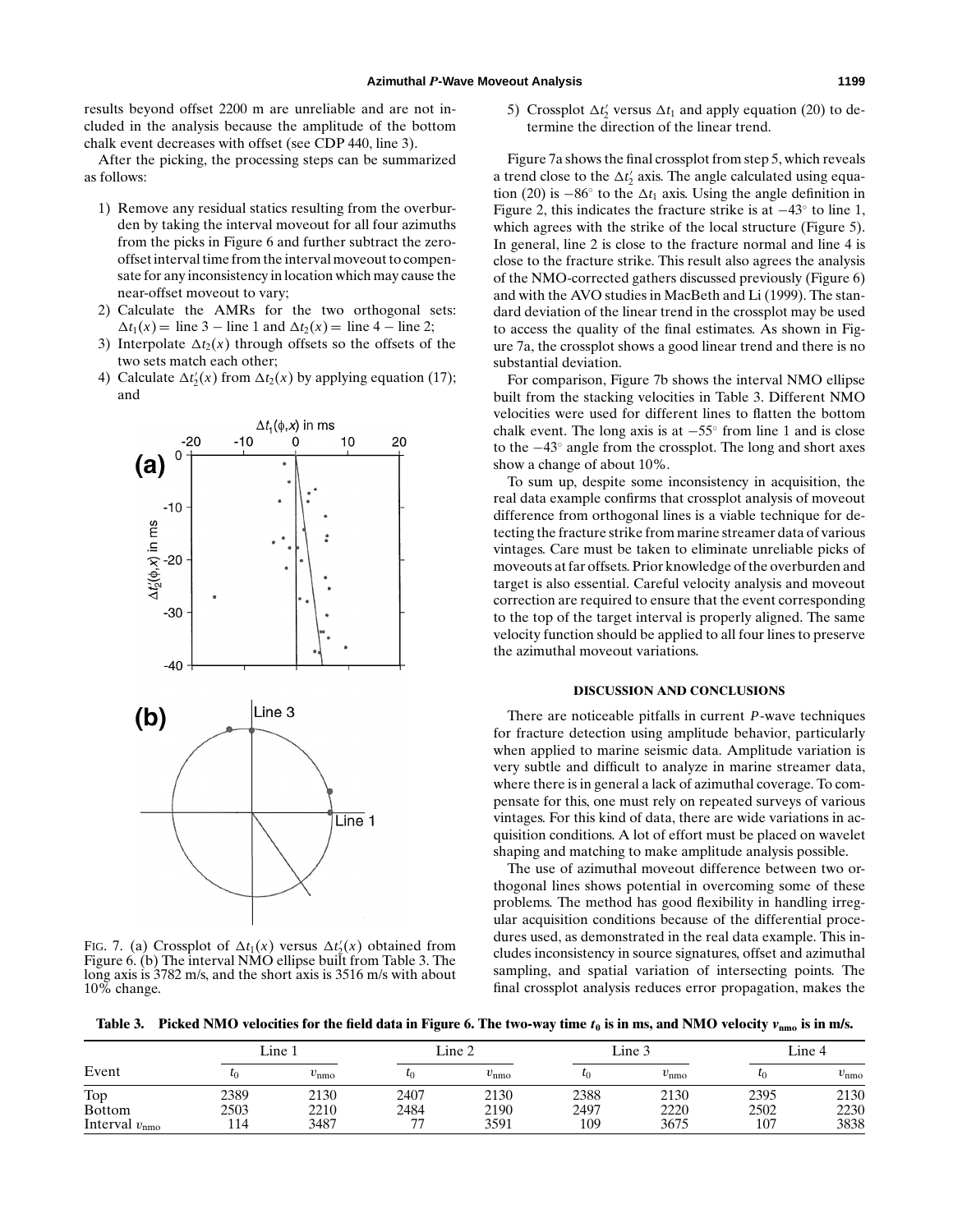method relatively robust, and allows for possible small errors during the various processing stages. However, the method does require special configuration of survey lines and wideoffset coverage with offset-depth ratio up to 1.0 for low/high impedance contrast and 1.5 for high/low impedance.

In conclusion, assuming a multilayered HTI model with uniform fracture orientation, I have obtained an approximate equation to calculate the differential moveout between two orthogonal survey lines [equation (13)]. The equation quantifies the effects of various factors—offset-depth ratio, impedance contrast, and layer thickness—and can help determine the sensitivity of the AMR. I have also presented a viable processing technique for determining the fracture strike based on a configuration of four intersecting survey lines. The four lines form two orthogonal pairs, and the fracture strike can be obtained by analyzing the crossplot of the two corresponding pairs of AMR. The method may be particularly useful for marine exploration where continuous azimuthal coverage is often not available.

# **ACKNOWLEDGMENTS**

I thank the acting editor Ilya Tsvankin for his constructive comments on improving the manuscript and Thomas Kühnel for help with Latex. I thank the partners in the LINK project (Colin MacBeth and Frank Ohlsen of BGS, Wayne Kirk of Amerada Hess, Helmut Jakubowicz of Ensign) for the use of the real data. This work is published with the approval of the Director of the British Geological Survey (NERC) and the sponsors of EAP: AGIP, Amerada Hess, BP Amoco, BG plc, Chevron, Conoco, Elf, Fina, Mobil, PGS, Phillips, Saga Petroleum, Schlumberger, Shell, Texaco, and Veritas DGC.

#### **REFERENCES**

Al-Dajani, A., and Alkahalifah, T., 1998, Reflection moveout inversion in azimuthally anisotropic media—accuracy and limitations: 60th Internat. Mtg., Euro. Assoc. Geosci. Eng., Expanded Abstracts, 5–22. Al-Dajani, A., and Tsvankin, I., 1998, Nonhyperbolic reflection moveout for horizontal transverse isotropy: Geophysics, **63**, 1738–1753.

- Corrigan, D., Withers, R., Darnall, J., and Skopinski, T., 1996, Fracture mapping from azimuthal velocity analysis using 3D surface seismic data: 66th Ann. Internat. Mtg., Soc. Expl. Geophys., Expanded Abstracts, 1834–1837.
- Garotta, R., 1989, Detection of azimuthal anisotropy: 59th Ann. Internat. Mtg., Soc. Expl. Geophys., Expanded Abstracts, 861–863. Grechka, V., and Tsvankin, I., 1998, 3-D description of normal moveout
- in anisotropic in homogeneous media: Geophysics **63**, 1079–1092.
- Lefeuvre, F., 1994, Fracture related anisotropy detection and analysis: "and if the *P*-waves were enough?" 64th Ann. Internat. Mtg., Soc. Expl. Geophys., Expanded Abstracts, 942–945.
- Li, X.-Y., 1997, Viability of azimuthal variation in *P*-wave moveout for fracture detection: 67th Ann. Internat. Mtg., Soc. Expl. Geophys., Expanded Abstracts, 1555–1558.
- Li, X.-Y., and Crampin, S., 1993, Approximations to shear-wave velocity and moveout equations in anisotropic media: Geophys. Prosp., **41**, 833–857.
- Lynn, H. B., Simon, K. M., Bates, C. R., and Van Dok, R., 1996, Naturally fractured gas reservoir's seismic characterization: 66th Ann. In-
- ternat. Mtg., Soc. Expl. Geophys., Expanded Abstracts, 1360–1363. MacBeth, C., and Li, X.-Y., 1999, AVD—An emerging new marine technology for reservoir characterization: Acquisition and application: Geophysics, **64**, 1153–1159, this issue.
- MacKertich, D., 1996, The Fife field, UK central North Sea: Petro. Geoscience, **2**, 373–380.
- Mallick, S., Craft, K. L., Meister, L. J., and Chambers, R. E., 1996, Computation of principal directions of azimuthal anisotropy from *P*-wave seismic data: 66th Ann. Internat. Mtg., Soc. Expl. Geophys., Expanded Abstracts, 1862–1865.
- Sayers, C. M., and Ebrom, D. A., 1997, Seismic traveltime analysis for azimuthally anisotropic media: Theory and experiment: Geophysics, **62**, 1570–1582.
- Sena, A. G., 1991, Seismic traveltime equations for azimuthally anisotropic and isotropic media: Estimation of interval elastic properties: Geophysics, **56**, 2090–2101.
- Taylor, D. B., 1996, ANISEIS V manual: Applied Geophysical Inc.
- Thomsen, L. A., 1986, Weak elastic anisotropy: Geophysics, **51**, 1954– 1966.
- Tsvankin, I., 1995, Inversion of moveout velocities for horizontal transverse isotropy: 65th Ann. Internat. Mtg., Soc. Expl. Geophys., Expanded Abstracts, 735–738.
- 1997, Reflection moveout and parameter estimation for horizontal transverse isotropy: Geophysics, **62**, 614–629.
- Tsvankin, I., Grechka, V., and Cohen, J. K., 1997, Generalized Dix equation and modelling of normal moveout in inhomogeneous anisotropic media: 67th Ann. Internat. Mtg., Soc. Expl. Geophys., Expanded Abstracts, 1246–1249.

## **APPENDIX A**

# **AZIMUTHAL MOVEOUT RESPONSE IN MULTILAYERED WEAKLY ANISOTROPIC HTI MEDIA**

Consider multiazimuth seismic surveys over a stack of *n* HTI layers with arbitrary fracture orientation. I compute the traveltime,  $t(\alpha, x)$ , from the bottom of the *n*th layer for offset *x* and for the *k*th line azimuth at angle  $\alpha$  from north. I then use this expression to derive the traveltime difference between two orthogonal lines for a fixed offset.

#### **Traveltime equation**

For the *i*th layer, I introduce the following azimuthally invariant interval properties:  $v_{p0i}$ , vertical *P*-wave velocity;  $t_{0i}$ , one-way zero-offset traveltime;  $\epsilon_i$  and  $\delta_i$ , Thomsen parameters;  $\varphi_i$ , fracture-strike azimuth from north. For the ray segment in the *i*th layer corresponding to the *k*th line azimuth, I use  $x_{ki}$ and  $\theta_{ki}$  as the horizontal component and incidence angle of the ray segment, respectively, and  $t_{ki}$  as the traveltime along the ray segment. Thus, the total traveltime  $t(\alpha, x)$  is

$$
t(\alpha, x) = 2 \sum_{i=1}^{n} t_{ki}, \qquad (A-1)
$$

where offset *x* satisfies

$$
x = 2 \sum_{i=1}^{n} x_{ki}.
$$
 (A-2)

Equation (A-2) implies that the ray is confined to the incidence plane and is valid only for weak azimuthalanisotropy.

From equation  $(5)$ ,  $t_{ki}$  can be written as

$$
t_{ki} = \sqrt{t_{0i}^2 + \frac{x_{ki}^2}{v_{p0i}^2}} \Big[ 1 - (\delta_i - 2\epsilon_i) \sin^2 \theta_{ki} \sin^2 (\alpha - \varphi_i) - (\epsilon_i - \delta_i) \sin^4 \theta_{ki} \sin^4 (\alpha - \varphi_i) \Big].
$$
 (A-3)

Similarly, introducing  $t_{\parallel i}$  and  $t_{\perp i}$  as the traveltime inside the *i*th layer for the survey lines parallel and perpendicular to the fracture strike of the *i*th layer, respectively, and  $x_{\parallel i}$ ,  $\theta_{\parallel i}$ ,  $x_{\perp i}$ and  $\theta_{\perp i}$  as the corresponding ray-segment components with the same total offset *x* gives

$$
t_{\parallel i} = \sqrt{t_{0i}^2 + \frac{x_{\parallel i}^2}{v_{p0i}^2}}
$$
 (A-4)